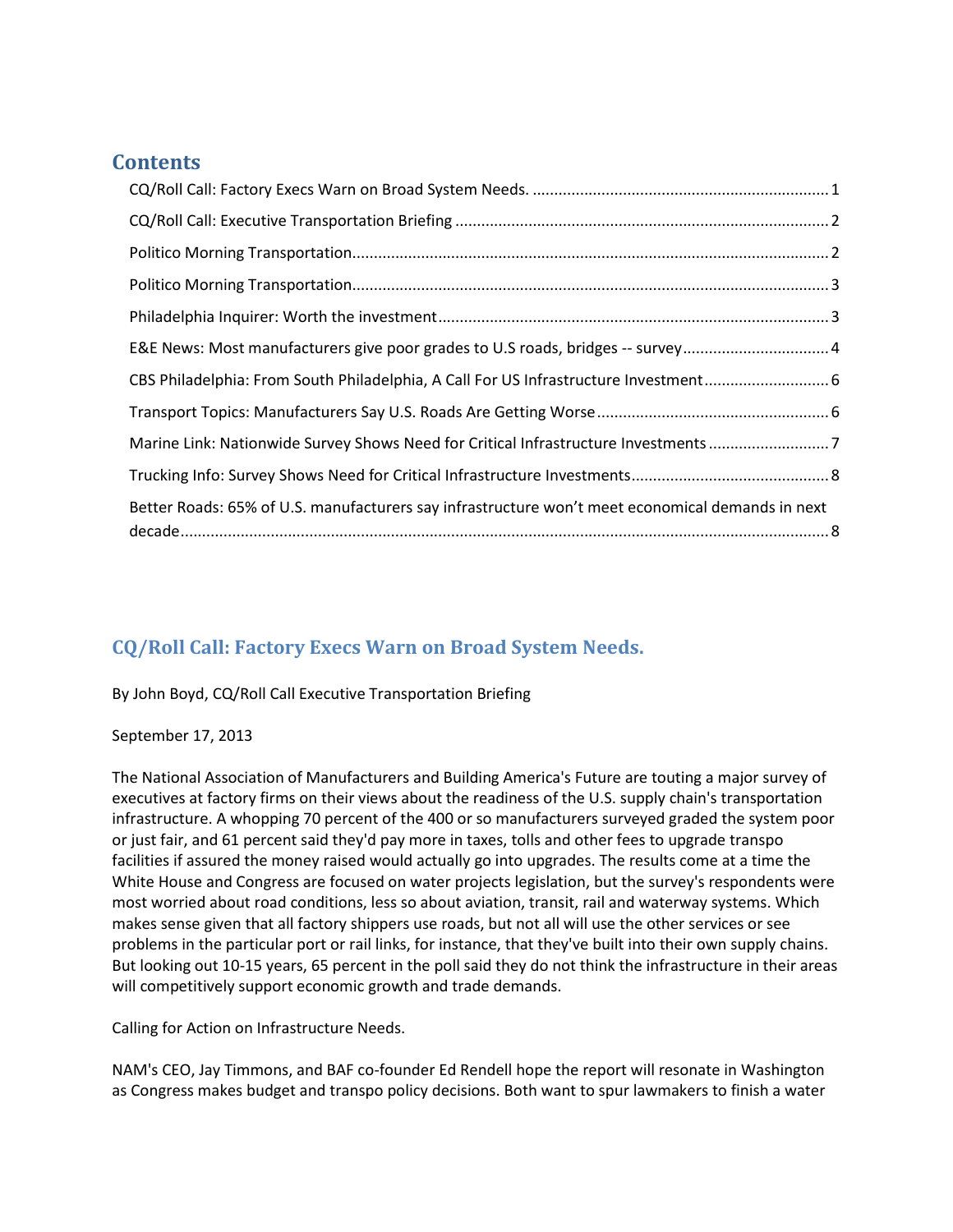projects bill for seaports and barge-traveled locks, but promote federal investment in other supply chain needs as well. In comments released for their appearance today at the Port of Philadelphia, Timmons said "Our outdated roads, ports and inland waterways are in desperate need of repair and continue to add costs and complications as manufacturers move their products to market. The good news is that Congress and the president have a chance right now to address the neglect of our infrastructure and ensure that manufacturing in the United States remains competitive." Rendell also invoked using projects to buck up the economy. "Improving our ports, highways, and bridges is essentially an economic driver," he said. "I hope leaders in Washington seize the opportunity to make the significant investments our country really needs to stay competitive in the global economy, or we risk falling further behind our competitors."

Timing With WRRDA, Budget Deadlines.

That messaging could help ward off conservative attempts to make further trims in transportation spending, since the NAM is a major industrial lobbying organization. It comes the same week a Water Resources Reform and Development Act goes to House committee markup, and a day after Vice President Biden and DOT chief Anthony Foxx visited ports in Charleston, S.C., and Savannah, Ga. But it also comes as lawmakers face a fast-approaching Sept. 30 deadline to enact legislation to keep the government open, while a new round of sequester-law cuts would trim agencies' ability to plow money into more infrastructure aid.

-------

## <span id="page-1-0"></span>**CQ/Roll Call: Executive Transportation Briefing**

NAM Poll Looks at Needs Across Supply Chain.

This week's port focus continues with House Transportation Chairman Bill Shuster's planned Twitter town hall Tuesday afternoon on the waterway projects bill he and other committee leaders introduced last week, and Thursday's bill markup. But Tuesday will also see National Manufacturing Association CEO Jay Timmons, co-chairman Ed Rendell of infrastructure advocacy group Building America's Future and Export-Import Bank President Fred Hochberg at the Philadelphia port to highlight a new NAM survey of infrastructure needs across the entire transportation supply chain. Over 400 NAM members participated in the poll during June, giving their opinions on the shape of U.S. infrastructure and how it affects their ability to remain competitive in a growing economy. The results go beyond seaport and inland river barge facilities covered in the pending waterways legislation; they will show manufacturers' concerns about U.S. roads and bridges, transit and aviation systems as well as ports.

### <span id="page-1-1"></span>**Politico Morning Transportation**

By ADAM SNIDER

09/17/13

Featuring Kathryn A. Wolfe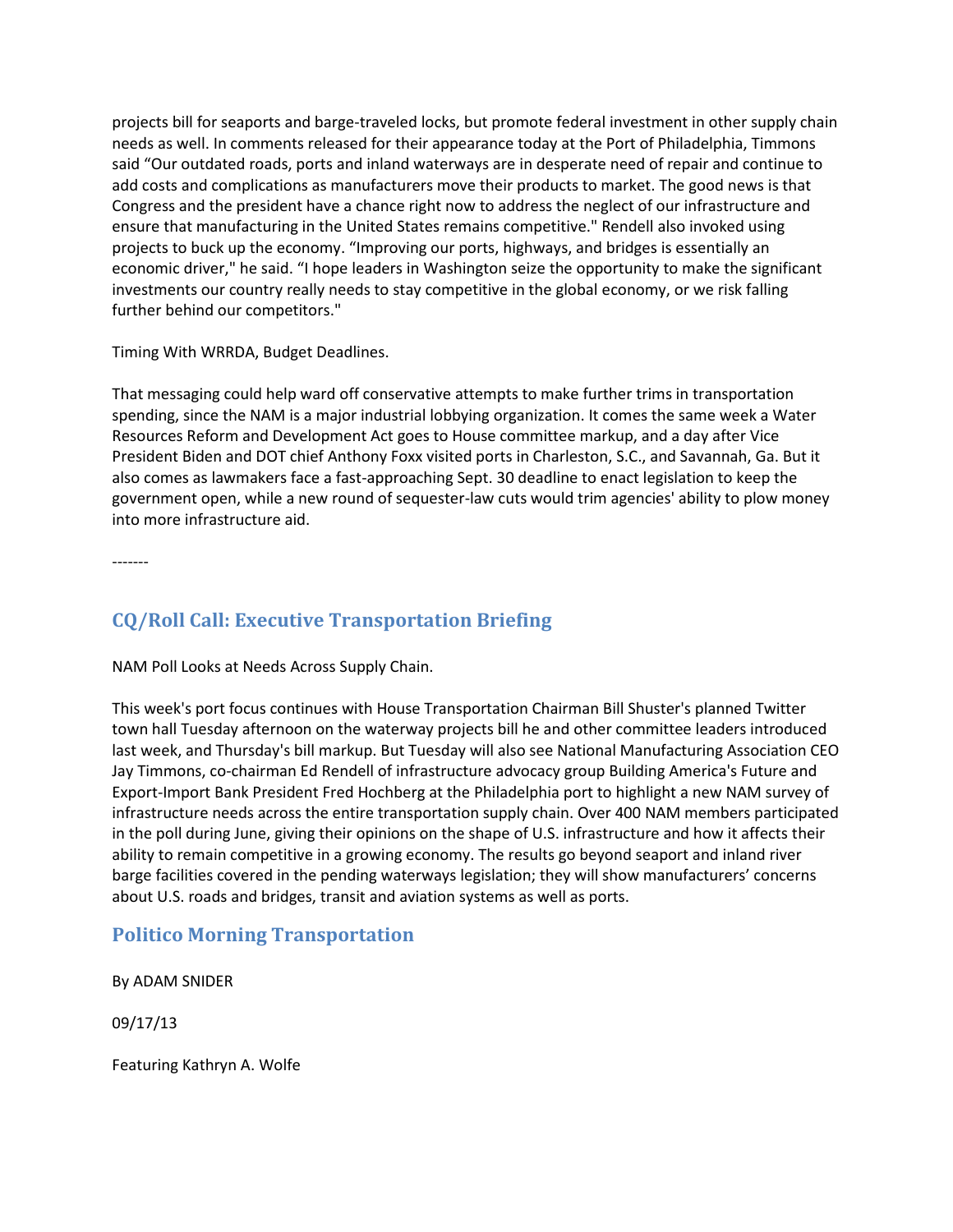PREVIEW — Bad and getting worse: Today Building America's Future and the National Association of Manufacturers release a new survey showing major concerns with American infrastructure. 70 percent of manufacturers say that infrastructure "is in fair or poor shape and needs a great deal or quite a bit of improvement." 70 percent also say roads are "getting worse" and 65 percent say their local infrastructure isn't good enough to help compete in a growing economy. Not all the modes fared as bad as roads, though — only 18 percent say ocean/water conditions are getting worse, 21 percent think rail is on the decline and 36 percent say aviation infrastructure is worsening. More information is out later today, but in the meantime here's a summary of the stats: <http://bit.ly/18rAeuW>

### <span id="page-2-0"></span>**Politico Morning Transportation**

#### By ADAM SNIDER

#### 09/16/13

'Less than most': "No part of our infrastructure has adequate attention. But ports get less than most," former Pennsylvania Gov. and Building America's Future Co-chair Ed Rendell told MT. Tomorrow, the group teams with NAM to release a survey on manufacturers' concerns with port and other transportation infrastructure. Rendell, as he's been doing for years, pleaded for more money from Congress. "We've got this obsession with not spending money," he said. "These are investments in our future. These are investments to make us more competitive. These are investments to enhance our public safety and these are investments to create jobs." And how do you do that, governor? "My belief is that it has to be folded into a grand bargain. If I were the president of the United States, I would say 'look guys, we need to do something for the economy and we need to do it now.'"

### <span id="page-2-1"></span>**Philadelphia Inquirer: Worth the investment**

By Ed Rendell and Jay Timmons

September 18, 2013

Americans hear often enough that our nation's infrastructure is in bad shape, but they have come to accept its shortcomings and unpredictable lapses. It's not until a bridge collapses or a water pipe bursts that infrastructure makes news. This current pattern needs to change.

After all, infrastructure is what makes nearly everything possible - showering, charging a smartphone, getting to work or school - and when infrastructure deteriorates, Americans pay the price.

Wasted time and fuel from being stuck on the Philadelphia area's clogged roadways cost drivers an extra \$2,300 each year. Gridlock and deteriorating road conditions also drive up prices for families. Freight bottlenecks and other congestion cost about \$200 billion a year and 1.6 percent of U.S. economic output.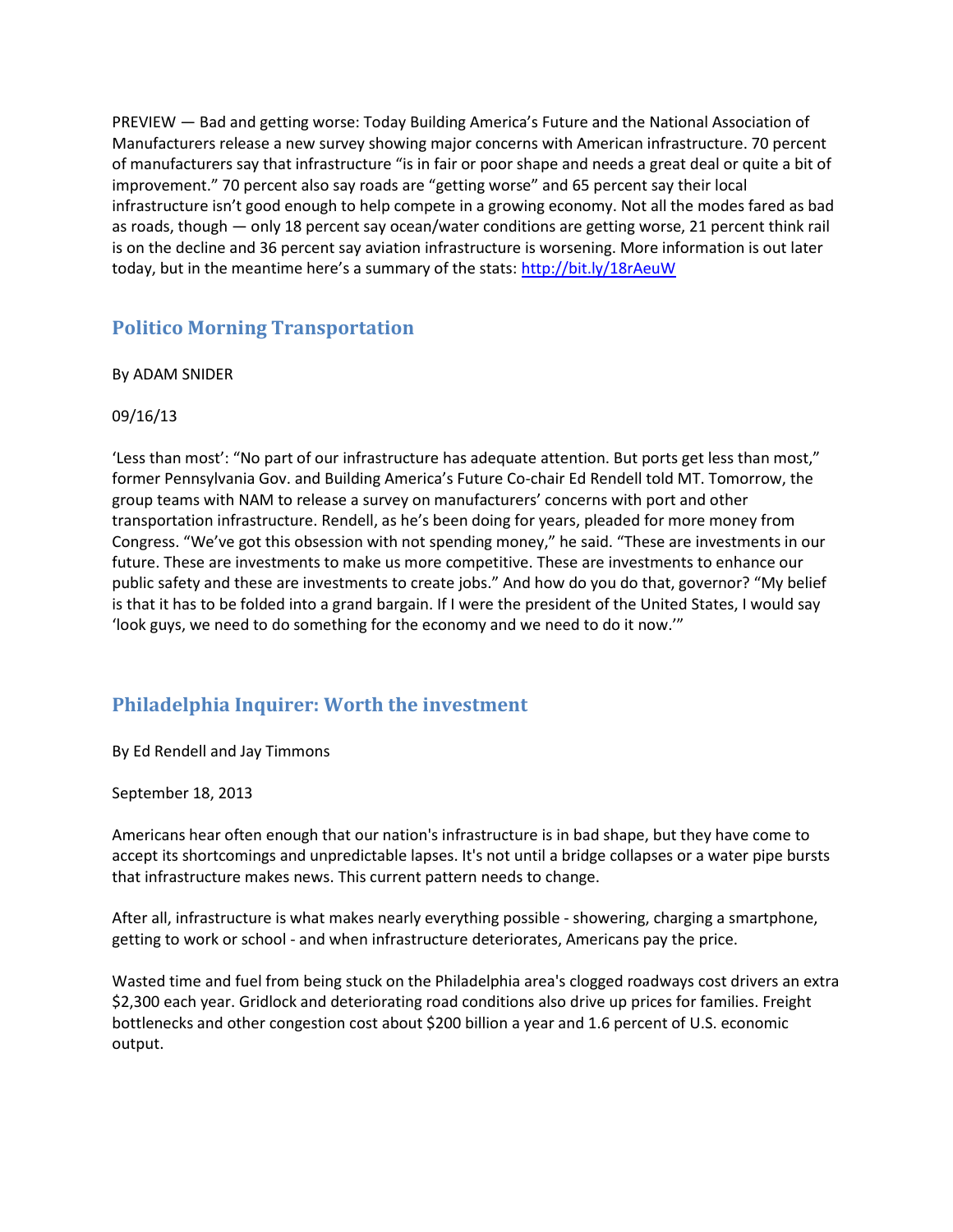In the Philadelphia area, 73 percent of major urban roads are in poor condition, and Pennsylvania has the highest number of structurally deficient bridges in the nation - 25 percent. It's no wonder that the American Society of Civil Engineers has given a grade of C-minus to the state's infrastructure.

With sobering statistics like these, it is no surprise that a majority of manufacturers believe that our nation's infrastructure is not improving at a pace to keep up with business needs - a sentiment confirmed by a recent survey conducted by the National Association of Manufacturers (NAM) and Building America's Future Educational Fund.

Manufacturing matters to Pennsylvania. Manufacturers produce \$71 billion of goods and services throughout the state. The sector accounts for nearly 90 percent of the state's exports. In fact, exports from Pennsylvania are surging - manufactured products destined for overseas markets have more than doubled since 2000. However, until our elected leaders commit to making investments needed to modernize our roads, bridges, transit systems, and ports, we are consigned to watching our lives and opportunities pass us by.

If nothing is done to modernize our infrastructure, America risks falling further behind our global competitors. It is time that policymakers in Washington take action.

Congress can start with our ports and finish the Water Resources Development Act - the best opportunity to advance infrastructure improvements at the federal level this year. According to the World Economic Forum, U.S. ports rank just 19th in the world.

Without reliable transportation networks, manufacturers will find it increasingly difficult to get their products to customers, possibly leading to fewer jobs. The Port of Philadelphia tells that story directly maintaining and expanding road connections to the port and the ongoing dredging of the Delaware River shipping channel are critical to growing the port and the region's economy.

States must also do their part, and we urge Pennsylvania to heed the call of manufacturers and make critical investments in transportation infrastructure.

The United States became an economic superpower due in large part to visionary infrastructure investments that previous generations made. We are, however, at risk of losing our competitive advantage. The NAM and Building America's Future have joined forces to call on Washington to get serious about making the strategic long-term investments needed to grow and modernize our nation's infrastructure. Nothing less than the future of America's vital manufacturing sector and our nation's economic competitiveness is at stake.

## <span id="page-3-0"></span>**E&E News: Most manufacturers give poor grades to U.S roads, bridges - survey**

By Eugene Mulero, E&E

September 17, 2013

A survey by two groups advocating for greater infrastructure spending at the federal level found that 70 percent of manufacturers said the U.S. infrastructure system is in poor shape.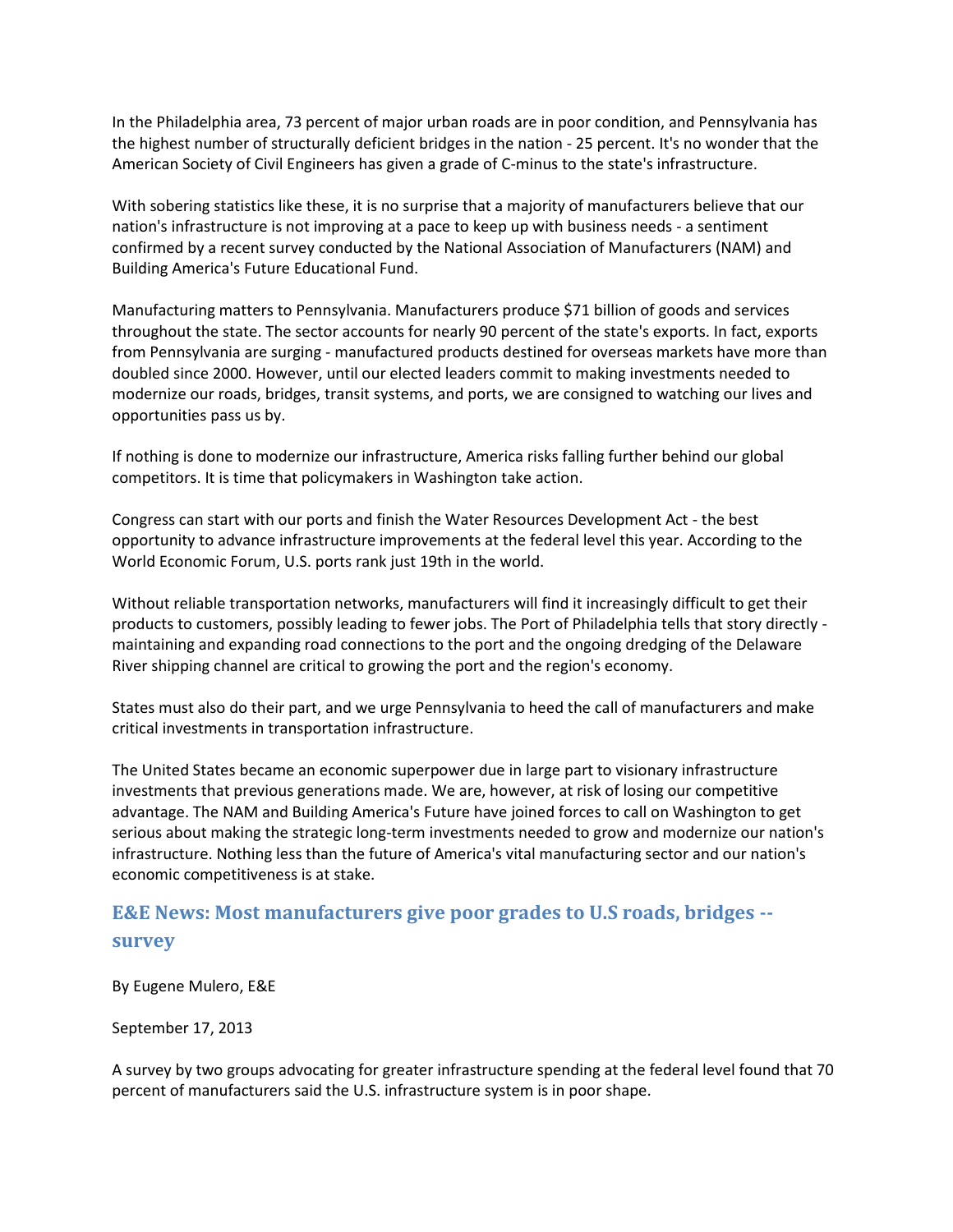Building America's Future and the National Association of Manufacturers teamed up to lead a survey of about 400 factory executives who are NAM members on their concerns about the country's aging transportation network.

Former Pennsylvania Gov. Ed Rendell (D), the co-chairman of Building America's Future, and NAM President Jay Timmons are expected to unveil their findings today at the Port of Philadelphia. (Click here for a summary of their findings.)

According to the summary, 61 percent of executives expressed a willingness to contribute more in tolls and taxes if the money went to upgrade infrastructure. Also, 65 percent said they did not believe infrastructure in their region is positioned to respond to the demands of a growing economy over the next decade, while 70 percent said roads are getting worse and 35 percent reported that telecommunications networks are improving at a pace to keep up with commercial needs.

Hart Research Associates and McLaughlin & Associates carried out the online survey from May 29 to June 28, while one-on-one interviews were conducted in March. The survey's margin of error is less than 5 percentage points.

The summary quotes one manufacturing executive as saying, "Our ports need a huge amount of work, especially if you are exporting." Another executive told the groups, "Rail, highways and aviation tie together. Without those things, it's hard to see how a company like us could do business."

In their report, Timmons and Rendell called on Congress and the Obama administration to work together and "recognize that the status quo approach to infrastructure investment will not serve a growing economy and a more competitive United States."

"The deteriorating condition of our transportation infrastructure and the threat that aging infrastructure poses to our competitiveness provide a strong justification to invest in infrastructure," they added.

The survey comes at a time when House transportation authorizers are readying the advancement of a significant water resources reauthorizing measure and the Obama administration is aggressively calling on lawmakers and the public to fund the modernization of aging roads and bridges.

Yesterday, Vice President Joe Biden and Transportation Secretary Anthony Foxx visited ports in Charleston, S.C., and Savannah, Ga., to urge local officials and the business community to realize the expansion of their ports so they may be ready to handle larger ships that will travel through an expanded Panama Canal by 2015.

The American Society of Civil Engineers this year gave the country's infrastructure a D+ grade.

House GOP leaders have pushed back on the administration's \$40 billion "Fix It First" campaign for fiscal 2014 aimed at repairing crumbling corridors.

Leading House Republicans have not indicated whether they will advance Democratic bills aimed at funding infrastructure repairs. Instead they are advocating for the states to take a prominent role in rehabilitating their transportation systems.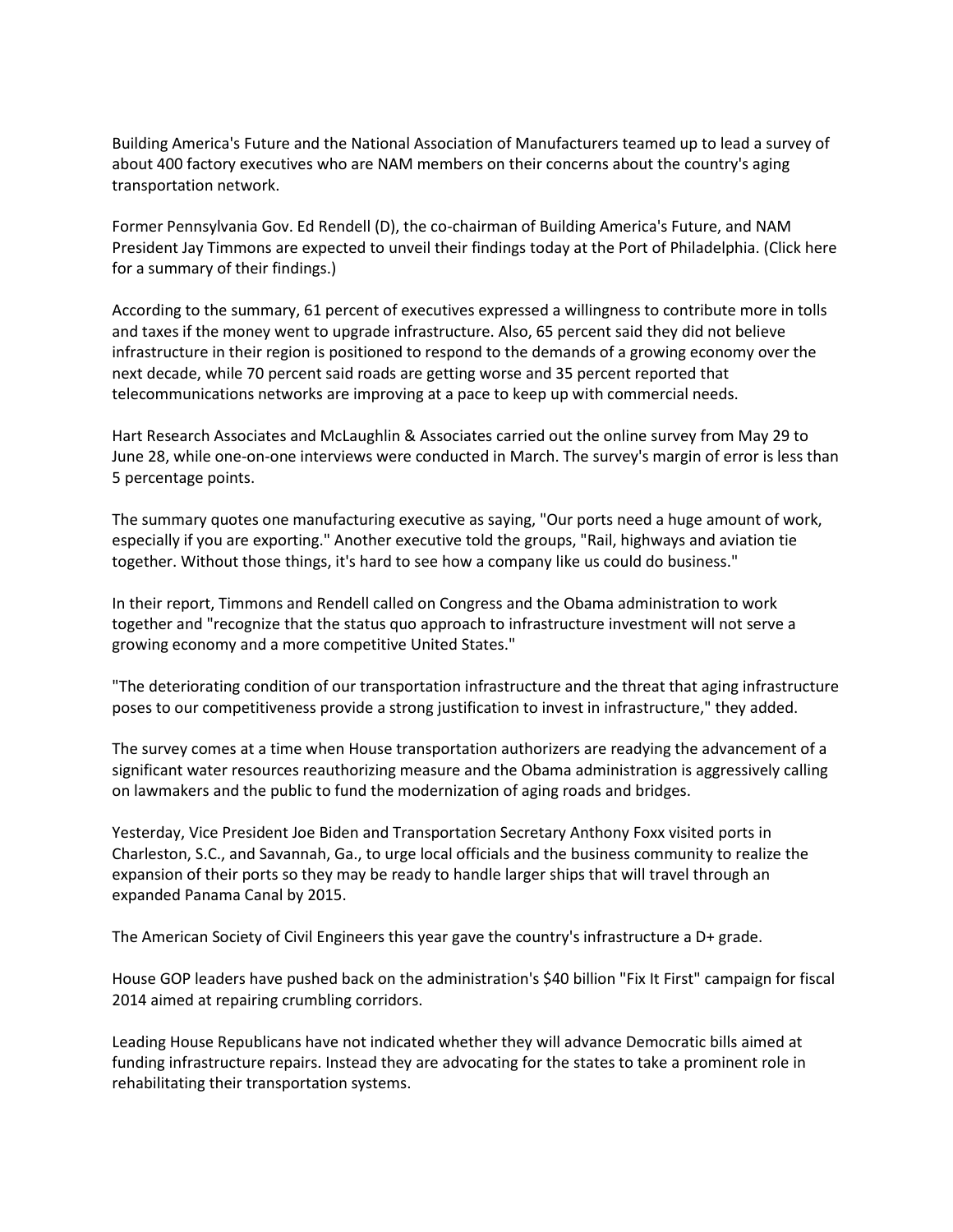# <span id="page-5-0"></span>**CBS Philadelphia: From South Philadelphia, A Call For US Infrastructure Investment**

By John McDevitt, CBS Philadelphia

PHILADELPHIA (CBS) — A national survey of more than 400 manufacturers shows there is concern with US infrastructures and a belief that it's hurting the competitive demands of a growing economy.

"Our outdated infrastructure is rated with a D+ grade," said National Association of Manufacturers (NAM) president and CEO Jay Timmons, with the Port of Philadelphia as a backdrop.

He was joined by former governor Ed Rendell, co-chair of Building America's Future, to talk about the findings of the survey, which indicates the majority of manufacturers are concerned with the condition of US roads and bridges, transit, aviation systems, and ports.

Rendell said leaders in Washington, DC need to make significant investments for the country to stay competitive in a global market:

"Think about it: with the Panama Canal deepening, there will be mega-tankers coming in through the canal and up the Atlantic. And of the 15 major ports on the east coast, only two — one in Virginia and one in Baltimore, Maryland — are equipped to handle the mega-tankers that will be coming through."

He says America will lose business and jobs to better equipped Canadian ports if improvements are not made.

[http://philadelphia.cbslocal.com/2013/09/17/from-south-philadelphia-a-call-for-us-infrastructure](http://philadelphia.cbslocal.com/2013/09/17/from-south-philadelphia-a-call-for-us-infrastructure-investment/)[investment/](http://philadelphia.cbslocal.com/2013/09/17/from-south-philadelphia-a-call-for-us-infrastructure-investment/)

<span id="page-5-1"></span>**Transport Topics: Manufacturers Say U.S. Roads Are Getting Worse**

September 17, 2013

A survey released Sept. 17 by the National Association of Manufacturers said leaders in the manufacturing industry think roads in the United States are getting worse and transportation infrastructure needs to improve.

Of the more than 400 leaders of manufacturing firms surveyed, 70% said roads are getting worse, while 70% also said U.S. infrastructure is generally in "fair or poor" shape, said NAM, which commissioned the survey. Roads had the worst reviews in the survey, and smaller portions of the respondents said other modes of infrastructure, such as water, rail and aviation, are deteriorating.

"This survey clearly demonstrates that our nation's approach to investing in infrastructure is not improving at a pace to keep up with the growing needs of manufacturers and that the United States risks falling behind," Jay Timmons, CEO of NAM, said in a statement. Timmons announced the survey Sept. 17 at the Port of Philadelphia along with Ed Rendell, co-chairman of Building America's Future and former governor of Pennsylvania.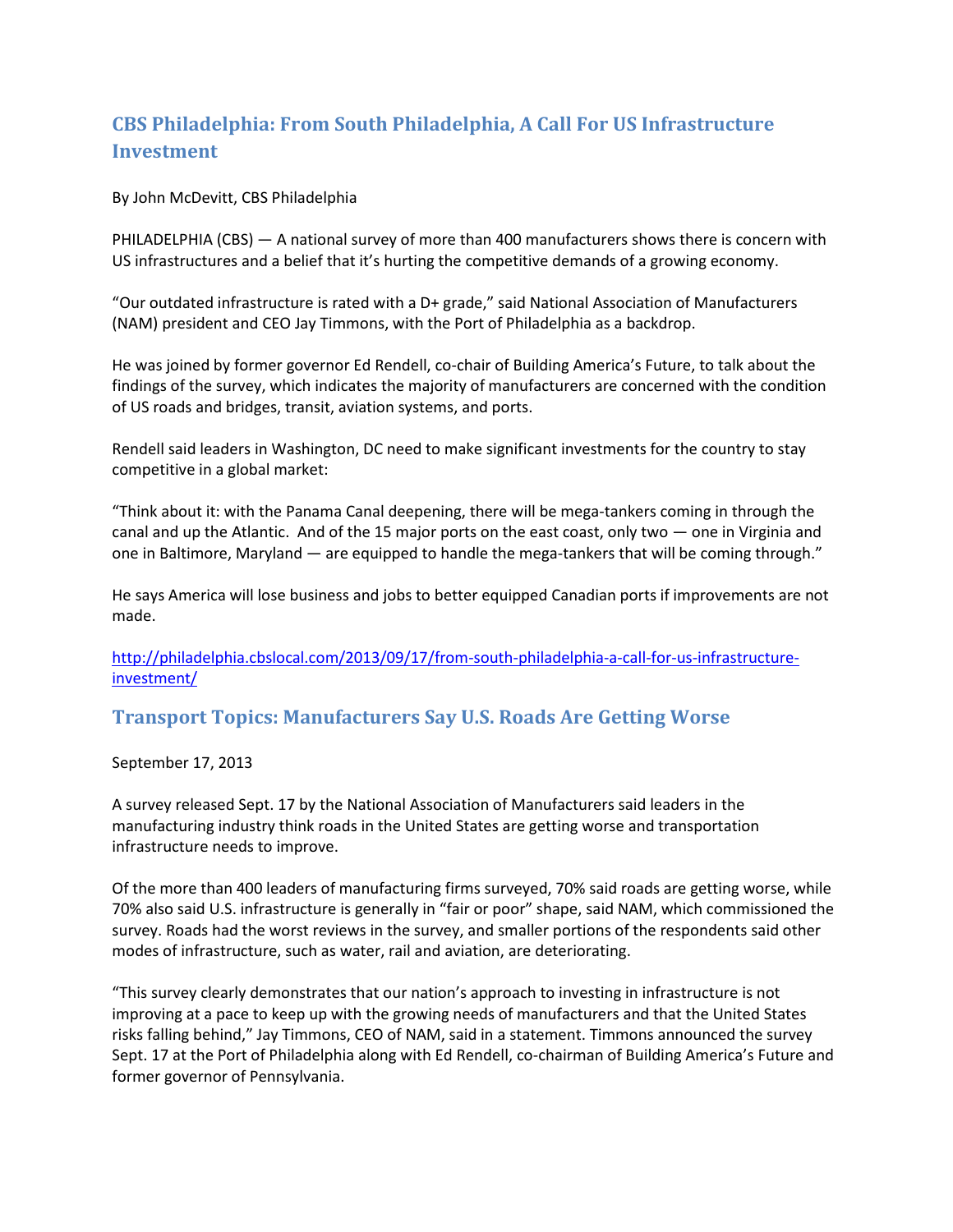"Improving our ports, highways, and bridges is essentially an economic driver," Rendell said in the statement. "Modernized ports and transportation systems enable American manufacturers and businesses to export their goods to countries around the world, which strengthens our economy here at home."

[http://www.ttnews.com/articles/basetemplate.aspx?storyid=32969&t=Manufacturers-Say-US-Roads-](http://www.ttnews.com/articles/basetemplate.aspx?storyid=32969&t=Manufacturers-Say-US-Roads-Are-Getting-Worse)[Are-Getting-Worse](http://www.ttnews.com/articles/basetemplate.aspx?storyid=32969&t=Manufacturers-Say-US-Roads-Are-Getting-Worse)

## <span id="page-6-0"></span>**Marine Link: Nationwide Survey Shows Need for Critical Infrastructure Investments**

September 17, 2013

Majority Say U.S. Infrastructure in Poor Condition and Hurting Competitiveness

National Association of Manufacturers (NAM) President and CEO Jay Timmons joined today with Building America's Future (BAF) Co-Chair and former Pennsylvania Gov. Ed Rendell to unveil a new survey that highlights manufacturers' concerns about America's roads and bridges, transit and aviation systems and ports.

According to the survey of more than 400 manufacturers, a majority believe American infrastructure is in fair or poor shape, while roads in particular are getting worse. There is strong agreement among participants that U.S. infrastructure is not positioned to respond to the competitive demands of a growing economy.

"This survey clearly demonstrates that our nation's approach to investing in infrastructure is not improving at a pace to keep up with the growing needs of manufacturers and that the United States risks falling behind," said Timmons. "Our outdated roads, ports and inland waterways are in desperate need of repair and continue to add costs and complications as manufacturers move their products to market. The good news is that Congress and the President have a chance right now to address the neglect of our infrastructure and ensure that manufacturing in the United States remains competitive. Manufacturers are counting on Congress to fulfill its well-established responsibility of facilitating commerce in the United States by passing legislation that helps fund ports, inland waterways and other key water resource projects."

"Improving our ports, highways, and bridges is essentially an economic driver. Modernized ports and transportation systems enable American manufacturers and businesses to export their goods to countries around the world, which strengthens our economy here at home," said Governor Rendell. "I hope leaders in Washington seize the opportunity to make the significant investments our country really needs to stay competitive in the global economy, or we risk falling further behind our competitors. There is no better time to invest in America's future."

The unique partnership between the NAM and BAF is made possible by their strong commitment to addressing this nation's infrastructure needs to ensure the United States remains globally competitive.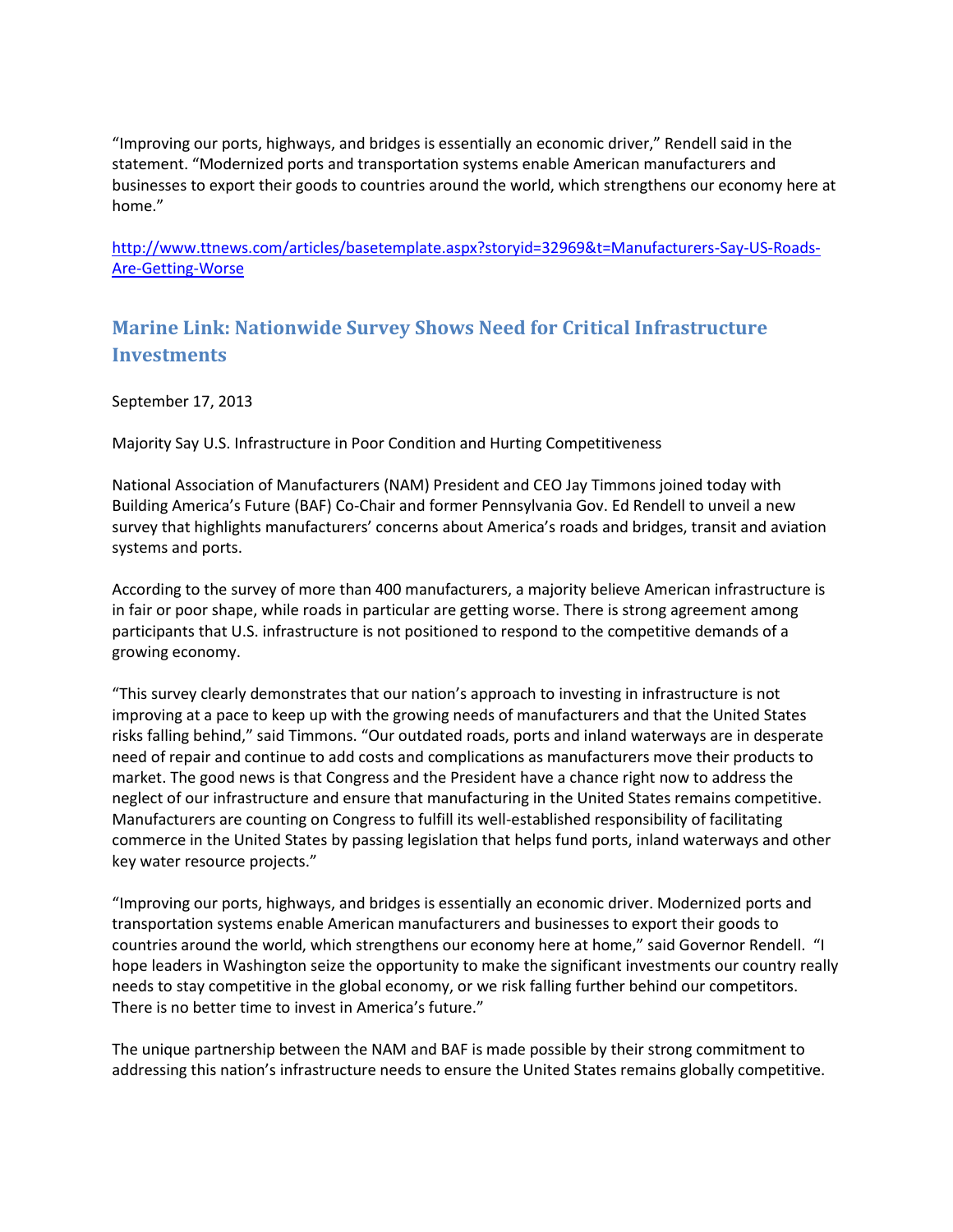## <span id="page-7-0"></span>**Trucking Info: Survey Shows Need for Critical Infrastructure Investments** September 17, 2013

The trade group, the National Association of Manufacturers, and the lobby group, Building America's Future, has released results from a new survey highlighting manufacturers' concerns about America's roads and bridges, transit and aviation systems and ports.

According to the survey of more than 400 manufacturers, a majority believes American infrastructure is in fair or poor shape, while roads in particular are getting worse. There is strong agreement among participants that U.S. infrastructure is not positioned to respond to the competitive demands of a growing economy.

"Improving our ports, highways, and bridges is essentially an economic driver. Modernized ports and transportation systems enable American manufacturers and businesses to export their goods to countries around the world, which strengthens our economy here at home," says Ed Rendell, Building America's Future co-chair and former Pennsylvania Governor Ed Rendell. "I hope leaders in Washington seize the opportunity to make the significant investments our country really needs to stay competitive in the global economy, or we risk falling further behind our competitors."

NAM President and CEO Jay Timmons says the survey clearly demonstrates that United State's approach to investing in infrastructure is not improving at a pace to keep up with the growing needs of manufacturers and it risks falling behind.

"Our outdated roads, ports and inland waterways are in desperate need of repair and continue to add costs and complications as manufacturers move their products to market," he says. "The good news is that Congress and the President have a chance right now to address the neglect of our infrastructure and ensure that manufacturing in the United States remains competitive."

The report comes as Congress has just over a year to pass new highway funding legislation and for it to be signed by the president before the current authorization expires at the end of September 2013.

[http://www.truckinginfo.com/news/story/2013/09/survey-shows-need-for-critical-infrastructure](http://www.truckinginfo.com/news/story/2013/09/survey-shows-need-for-critical-infrastructure-investments.aspx?prestitial=1)[investments.aspx?prestitial=1](http://www.truckinginfo.com/news/story/2013/09/survey-shows-need-for-critical-infrastructure-investments.aspx?prestitial=1)

## <span id="page-7-1"></span>**Better Roads: 65% of U.S. manufacturers say infrastructure won't meet economical demands in next decade**

September 17, 2013

America's infrastructure is not improving quickly enough to continue to meet the needs of businesses, according to a report released today by Building America's Future (BAM) and the National Association of Manufacturers (NAM).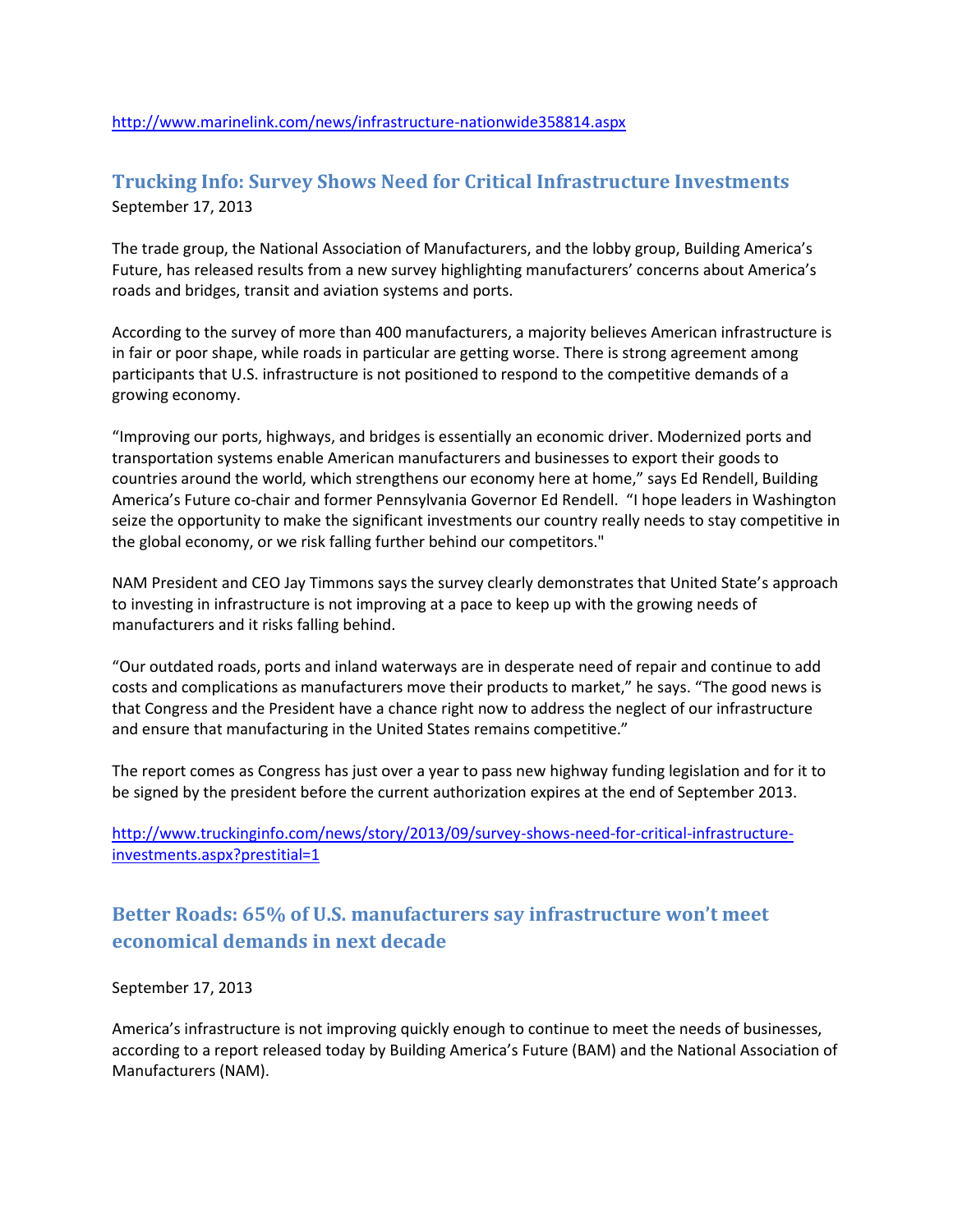The report, "Infrastructure: Essential to Manufacturing Competitiveness," reflects the views of U.S. manufacturers who participated in surveys about national infrastructure and its effects on American businesses, as well as figures from BAM's 2012 "Falling Apart and Falling Behind" report.

According to the report, the majority of participating U.S. manufacturers believe America's transportation infrastructure system is "old, inefficient and badly in need of modernization.

70 percent of manufacturers said the system is "in fair or poor shape and needs a gread deal or quite a bit of improvement.

70 percent said roads are continuing to deteriorate. 65 percent said infrastructure will likely not meet the demands of the economy in the next 10 to 15 years.

The report also notes that manufacturers do not think U.S. infrastructure keeps up with business needs. Manufacturers said these sectors are getting worse:

Roads (70 percent) Energy (42 percent) Aviation (36 percent) Mass Transit (28 percent) Drinking Water/Wastewater (24 percent) Rail (21 percent) Ocean/Water (18 percent)

The report points to a lack of investment as a major problem with infrastructure. According to the report:

12 percent of America's GDP is produced by manufacturing 1.7 percent of America's GDP is invested in U.S. infrastructure \$1.8 trillion in goods and services is transported annually

The U.S. is not only failing to meet business needs within its borders; it is also falling behind other countries. The U.S. was not even in the top 10 among a world infrastructure ranking for 2012 global competitiveness.

The U.S. ranked as the 14th country, with countries like China, Germany, France, Korea and more providing a more competitive infrastructure. (Canada didn't fare much better; the country was ranked as the 13th most competitive.)

America is also falling behind in port capacity. Shanghai, China, alone ships a higher port volume than the top eight U.S. ports combined.

Additionally, the report notes that U.S. port volume is expected to double by 2020, freight tonnage is expected to increase by 88 percent by 2035 and passenger miles traveled is expected to increase by 80 percent in 30 years. In order to support those increases, American infrastructure will need improvements.